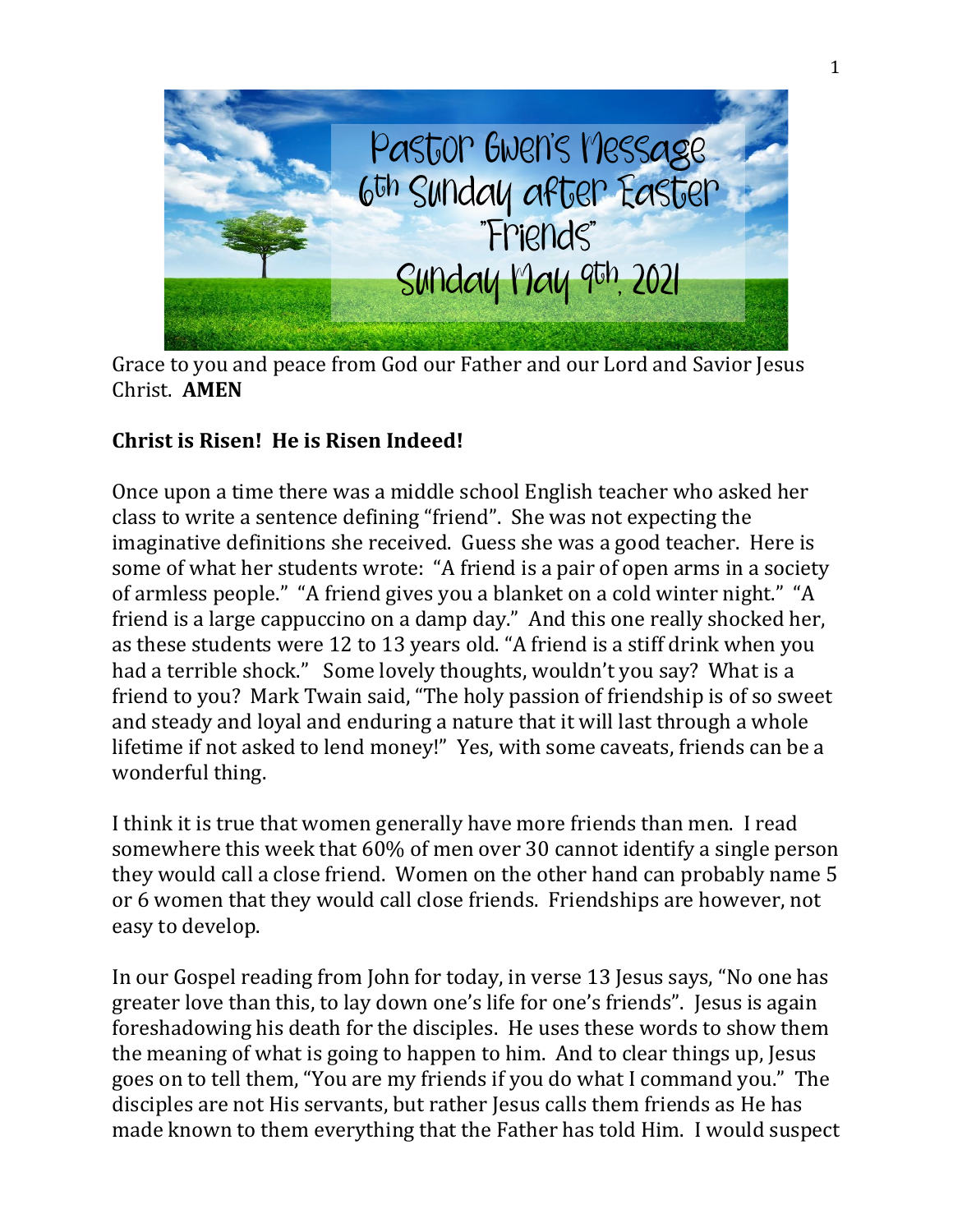that only after the resurrection would they finally understand the significance of these words. Jesus' love will require him to go to the cross, for His friends.

This idea of laying down one's life for his friends has value in the Greco-Roman world, as people placed a high priority or value on friendship. In fact there were instances in which it was necessary to sacrifice a life on behalf of a friend. And Jesus' willingness to sacrifice his life for the sins of the world is an example of this value of friendship. And just as Jesus sacrificed for us; we hear his command to love one another as he has loved us. This would be our sacrificial act. Jesus here is talking about a love that sacrifices, a love in action, a love that pays the price.

We remember the story of Peter telling Jesus that he would lay down his life for him. But when the time came, Peter denied Jesus not once but three times. Talk is cheap and love is costly. When we hear of love in the New Testament, we think of *Agape*, the love that is characterized by concern for the welfare of the other person or *Philos*, the compassionate brotherly, love. These loves are used pretty much interchangeably in the Scriptures. This sort of love requires that we act in behalf of the other person, demonstrating love in a practical way. An agape person will do what is possible to feed the hungry, give a cup of cold water to the thirsty, clothe the naked, welcome the stranger and visit the sick and imprisoned. The agape person has little or nothing to gain by helping these hungry, thirsty, naked, strange or sick people. Agape love is centered on giving not getting.

Agape love is what Jesus demonstrated to His friends. This is also, the love of which Jesus speaks when he tells us to love one another as He loved us. That is our command. That is what Jesus is talking about when he said we will be friends if we do what he commands, what he asks. To love one another as he loved us, to be a friend of Jesus we must be a friend to his other friends. But we all know that it is not usually as simple as that.

Our society today does not know love in the same way. Agape love is different from that of our culture. Love, for many today, is the satisfaction of one's own needs rather than satisfying the needs of others. Today, "I Love You" often means "I Want You". And this is a slippery slope that can lead to manipulation and possessive actions. Getting instead of giving for sure.

I know that I have had people ask me why I spend so much time working at and for the Lord's Cupboard. It is my agape, my way of loving my neighbor, feeding those that are food insecure in our community. As a congregation we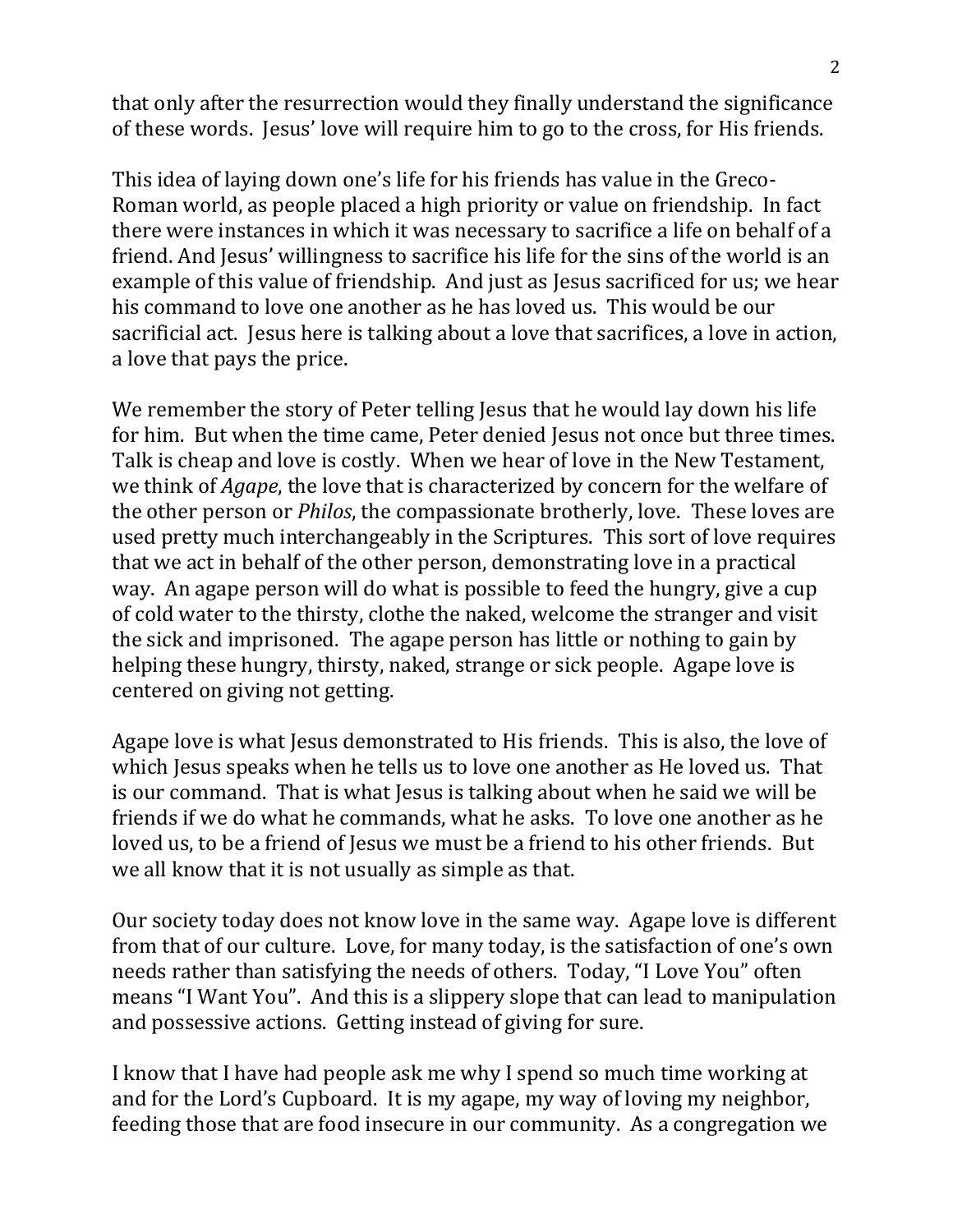are involved in many ways that show our love of community. From giving up our parking lot for the Farmer's Market on Wednesdays to making quilts that get distributed by Lutheran World Relief. Offering a place for AA and a grief support group to meet as well as supporting local ministries with our benevolence dollars. All these things show we are friends to those in need.

Agape love is an active love that wants nothing in return. Its actions are what Jesus commands us to, because we are called His friends. When we are friends to others, Jesus too calls us His friends. And folks this is not works righteousness. It is a response to the love of God in Christ Jesus.

And that brings me to another important point in our Scripture text for this morning. In verse 16 Jesus says, "You did not choose me but I chose you. And I appointed you to go and bear fruit, fruit that will last, so that the Father will give you whatever you ask him in my name. I am giving you these commands so that you may love one another." Wow, did you hear that. Jesus chose us. In the beginning of creation Jesus was there with the Father creating us to be His children. And that has never changed. Jesus chooses us; over and over again to not only love one another but to love God.

What a packed text for this morning. And what good news. Jesus is our friend. In fact as I was writing this message, I thought it would have been a good idea to have chosen the old old song, "What a friend we have in Jesus". In the second verse the song goes, "Can we find a friend so faithful?" And folks the answer is yes. Jesus is the best friend you will ever have. He is the one who gave his life for you on the cross. He did this as your friend, to give you forgiveness, abundant life and the promise of life eternal. God chose you to give these amazing gracious gifts too. How blessed are we! Even though we are ordinary people, God chooses us. We are chosen certainly not because we are great, but because the one who empowers us is great. God chooses whom he chooses. God empowers whom God empowers. And we are important to the Lord, not because any of us were class valedictorians, not because any of us were rich business owners, and not because any of us are superstar athletes, but because we have given God our hearts.

And because we have Jesus as our friend, Jesus in our hearts we are appointed to go out and bear fruit, fruit of the vine. Jesus does not clarify what that fruit will be, but he said it would last. We have all been given different talents, gifts to serve our friends, our neighbors in different ways. From this showing of